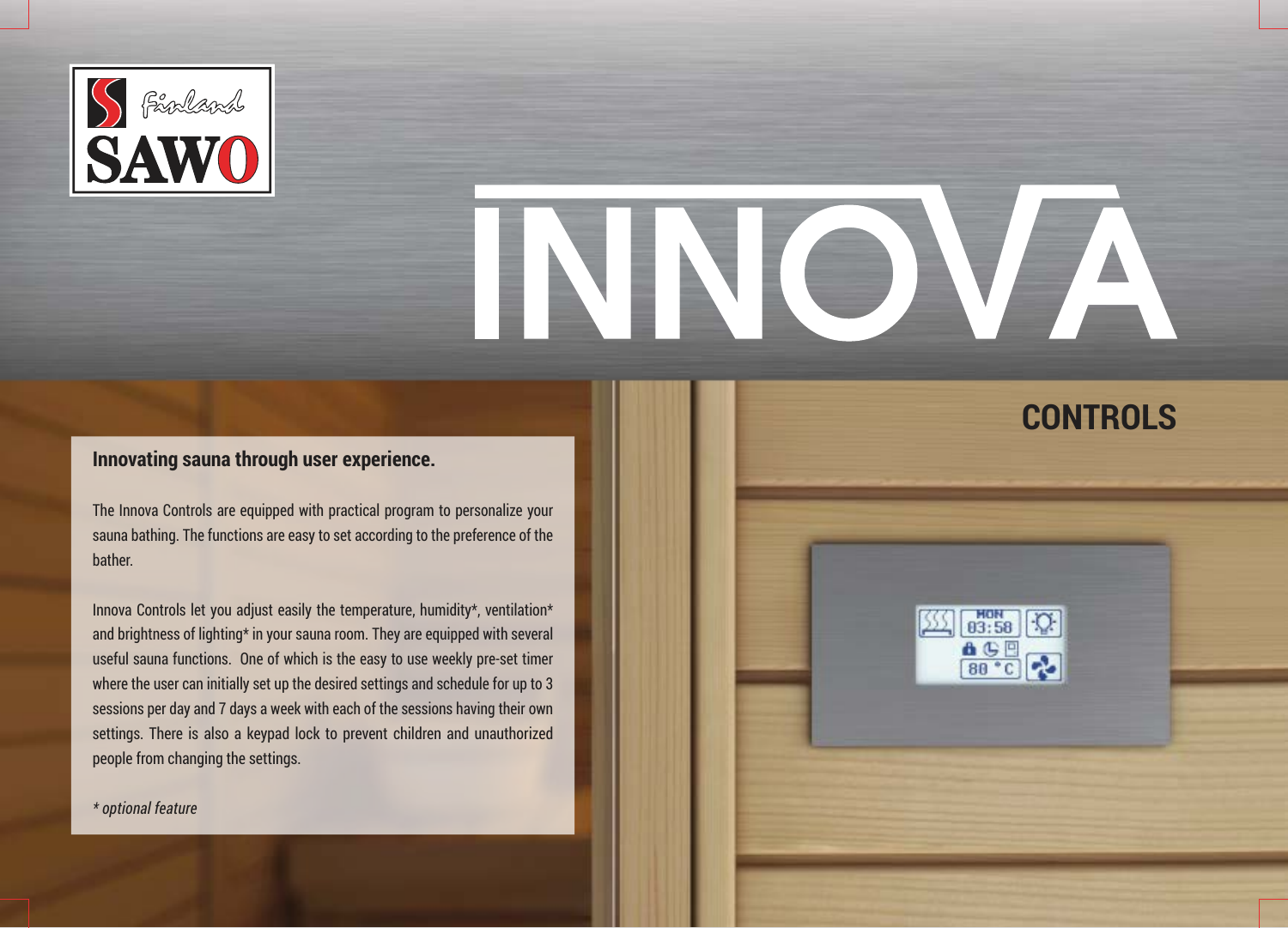

There are three different versions of Innova Controls namely; Stainless Steel Touch, Touch and the Classic control. Each has their own characteristics to match your sauna needs and style.

Stainless Steel Touch is an LCD touch screen control with thick hairlined stainless metal casing. The casing design is inspired to minimalist concept that fits well to modern house interiors. The control can neatly flush along the outside walls of the sauna room leaving only 1.5 mm thick stainless interface protruding from the wall.

Both Innova Touch and Stainless Steel Touch have same functions and features. The design distinguishes the two. Innova Touch has luxurious chrome plated ring that wraps the plastic casing. This control can be flushed to the wall or can be mounted with an optional wooden rectangle or oval interface holder.

Innova Classic is more traditional button-feel control. It has an LED display that gives a red glow to make control display very visible and easy to read. The control is also equipped with useful sauna functions. Innova Classic is also available in a built-in model, meaning the Power Controller and the control panel is in one casing.

The Innova Control Unit is very powerful with switching capacity up to 15 kW. However if your heater is more than 15 kW, an additional Contactor Unit is needed.

Contactor unit is an additional device connected to your power controller. Together the power controller and contactor unit can supply power up to 30 kW.



**Power Controller / Contactor Unit**



**Innova Classic Built-in**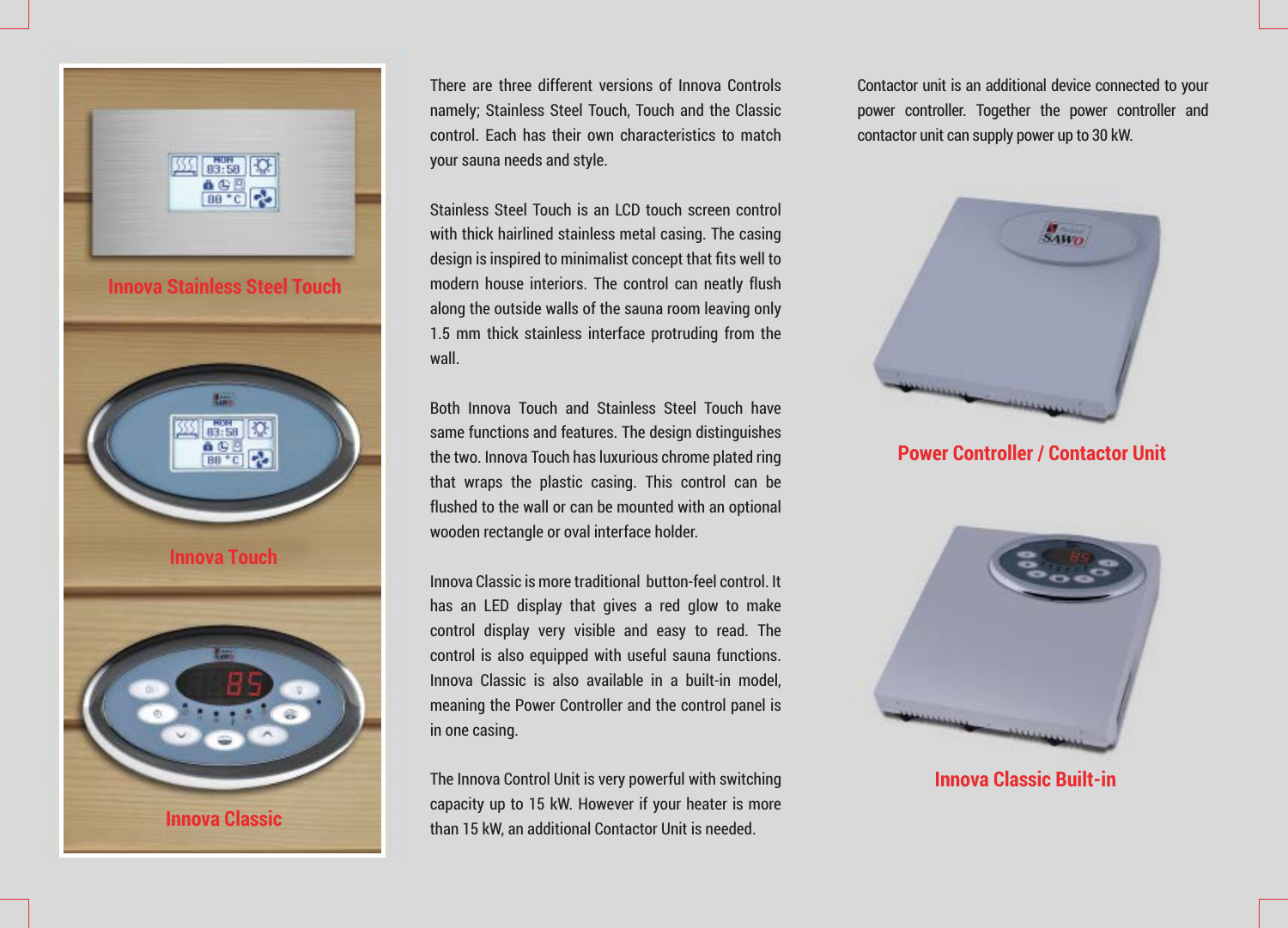

### **Items included when buying set of Innova Control**



**Temperature Sensor**

Temperature Sensors are with Cedar wooden covers. Temperature sensor is included when buying the control. If user wants to get a more accurate reading of the sauna room conditions, you can get an additional bench temperature sensor or combined temperature and humidity sensor.



**RJ Cable**

A 4-meter RJ cable is included. This is to connect your interface and the Power Controller.

1 meter RJ cable is included together with Contactor Unit.

## **Optional Interface Holders**



# **For Stainless Steel Touch**

Wooden holder for Stainless Steel Touch control is specially made for its own fit. It has thick tapered sides and is very easy to install into the walls.



### **For Innova Touch & Classic Control**

Innova Touch and Classic controls share the same kind of rectangle or oval interface holder. Interface holders are available in Cedar, Aspen or Pine wood.